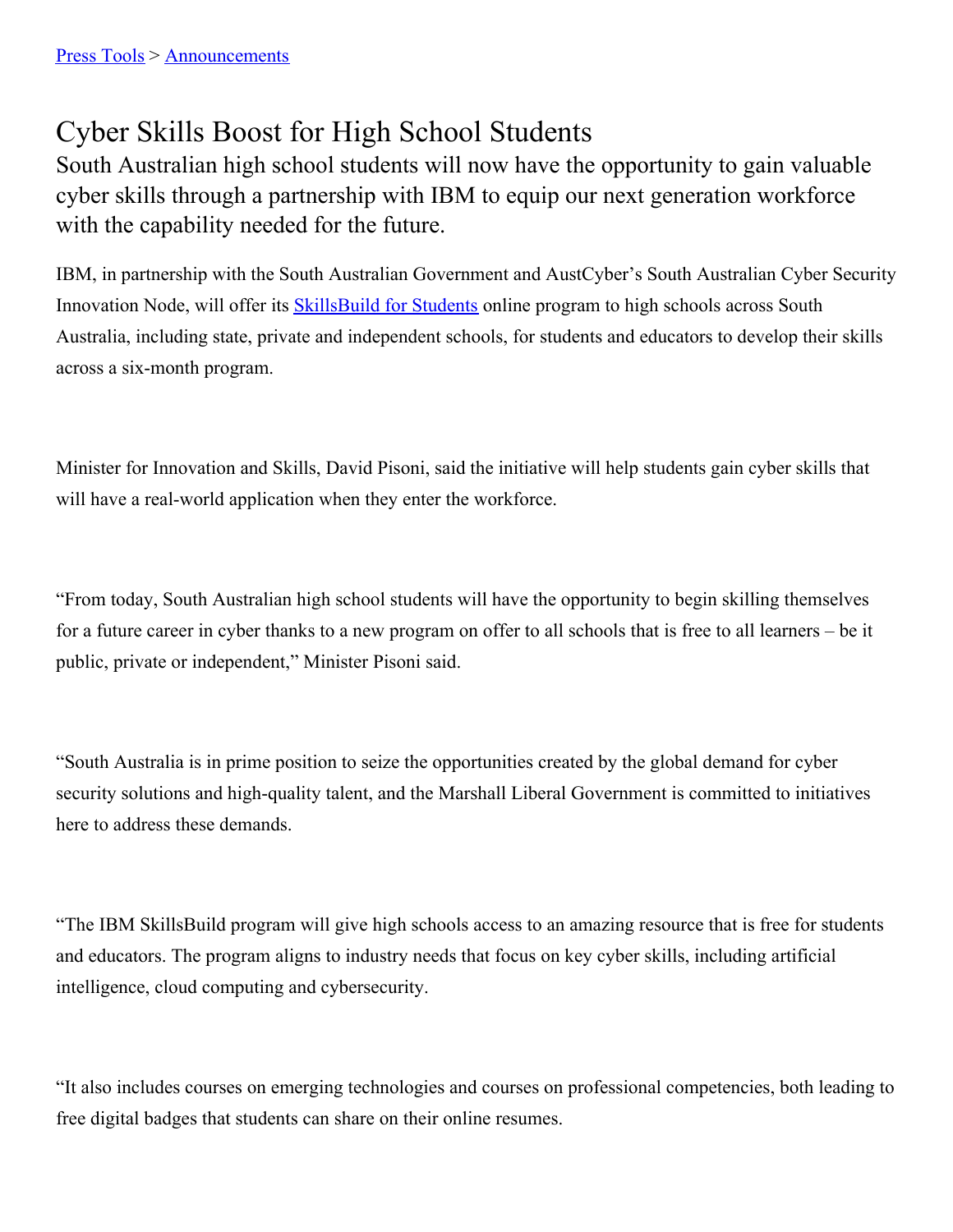"Through the program, students preparing for internships and jobs earn the same badges as professionals in the field with the platform providing skills development in both technical as well as workplace readiness topics."

The partnership is part of IBM's global commitment to provide 30 [million](https://au.newsroom.ibm.com/2021-10-13-IBM-Commits-to-Skill-30-Million-People-Globally-by-2030-AUS) people of all ages with new skills needed for the jobs of tomorrow by 2030, and to address critical skills shortages in Australia.

Katrina Troughton, Managing Director of IBM Australia and New Zealand says without intervention now, Australia faces extreme shortages of cyber security talent which is needed across all industries.

"Cyber security is one of the biggest issues of this decade. It impacts nearly every facet of life, from national security through to personal safety and mental wellbeing. But with a shortage of people with cyber skills in Australia, we need to look at ways to fast track young people into these critical areas of need, and that challenge is bigger than any organisation to address alone," says Ms Troughton.

"Our partnership with the South Australian Government and AustCyber South Australian Node is designed to unlock opportunities for high school students and give them access to the range of possibilities that a career in technology holds. More than that, students will be able to enter the workforce of tomorrow with the digital acumen they need to be able to fully participate in and contribute to the digital economy.

AustCyber's CEO, Michelle Price, said initiatives like IBM's SkillsBuild would build on curriculum based cyber security initiatives in the classroom and promote the cyber sector to Australia's workforce of the future.

"With an estimated 7,000 new direct jobs needed in the cyber security sector by 2024, now is the time to give our students the skills they need to be ready to meet our future challenges."

"SkillsBuild is a gamechanger for all high school students across South Australia. Students will have the